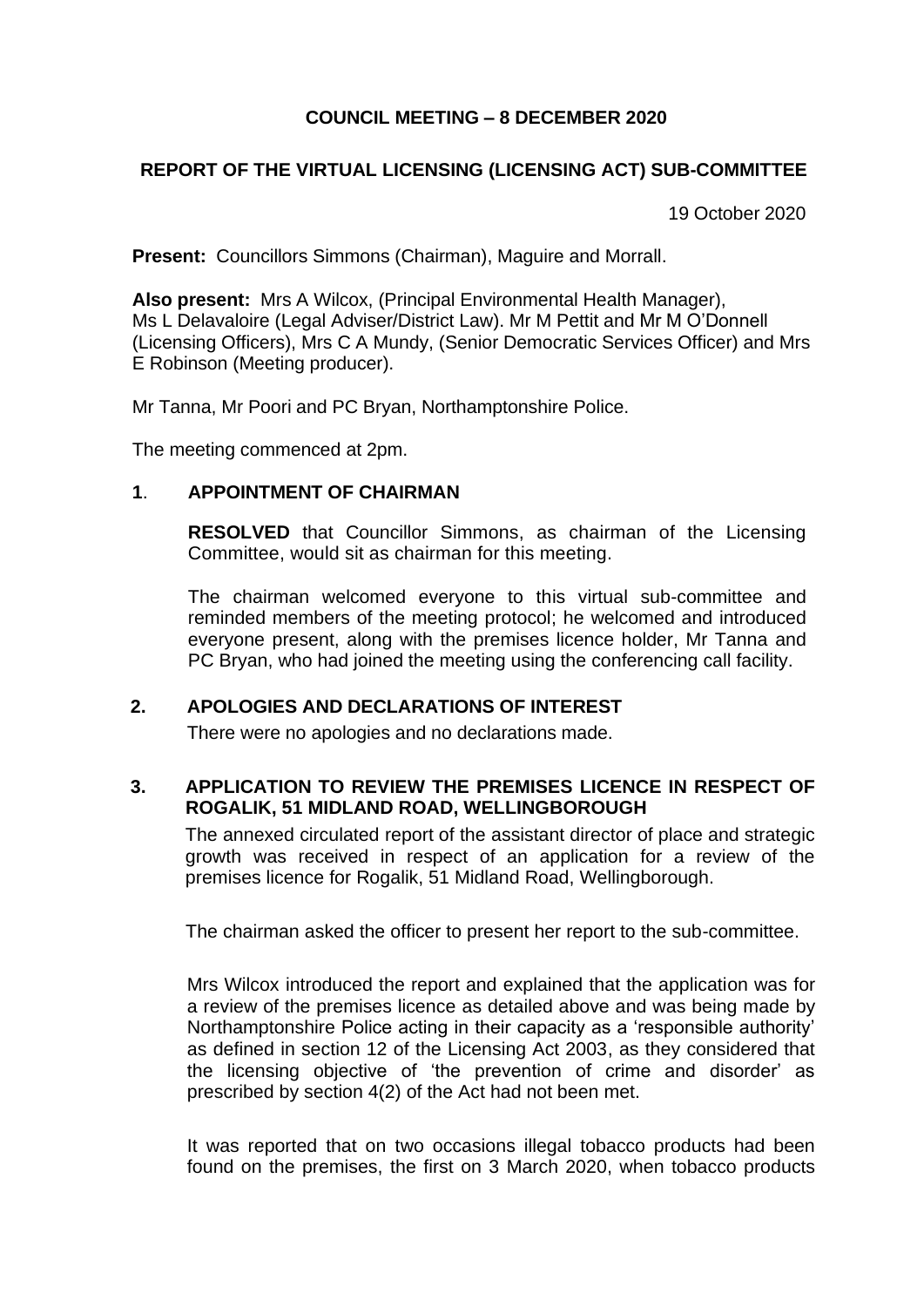had been found for which the required duty had not been paid, and again, following a test purchase, on 14 April 2020, when a plain clothes officer purchased a pack of Russian cigarettes.

In accordance with procedure the application, for review, had been advertised at the premises, on the council' licensing unit website and outside the council offices. A further two representations had been received from responsible authorities – the fire service and the licensing team at the borough council.

The report at appendix C referenced the fire service representation, which included details of an inspection of the premises on 21 September 2020 where it was found that none of the fire safety documentation could be located and the fire alarm system was faulty. There were several remedial actions required to bring the premises up to the required standard. This indicated a potential public safety risk and was contrary to the licensing objectives. The fire service had confirmed they were not taking formal enforcement action, as improvements to the condition of the premises had been carried out.

Environmental health officers inspected the premises on 8 September 2020, the officer attending noticed that Rogalik employees had removed the blue notices, required to be displayed during the consultation period from outside the premises. This was believed to have been done to prevent representations being made by customers. The notices were replaced by council officers and employees reminded of the requirement for these to remain in place. It was also noticed that the licence summary was not on display as required under the Licensing Act; the employee was unaware of the location of the licence and was unable to name the licence holder and designated premises supervisor (DPS). A number of contraventions to the conditions within the premises licence were noted during the inspection including the fact that there was no age verification policy, no incident log, no authorisation process for the sale of alcohol, employees had not been trained in licensing matters, the CCTV system was not fully operational in accordance with the Data Protection Act and there was no first aid box. These contraventions demonstrated a failure to comply with the licensing objectives.

Northamptonshire Police has requested that consideration be given to the revocation of the premises licence, since the individual named as the licence holder and DPS, does not have any control over the running of the premises. In addition, the representations from the fire service and licensing team indicated a failure to comply with public safety and licensing requirements.

The chairman thanked Mrs Wilcox for her presentation and asked if the representative from Northamptonshire Police wished to address the meeting.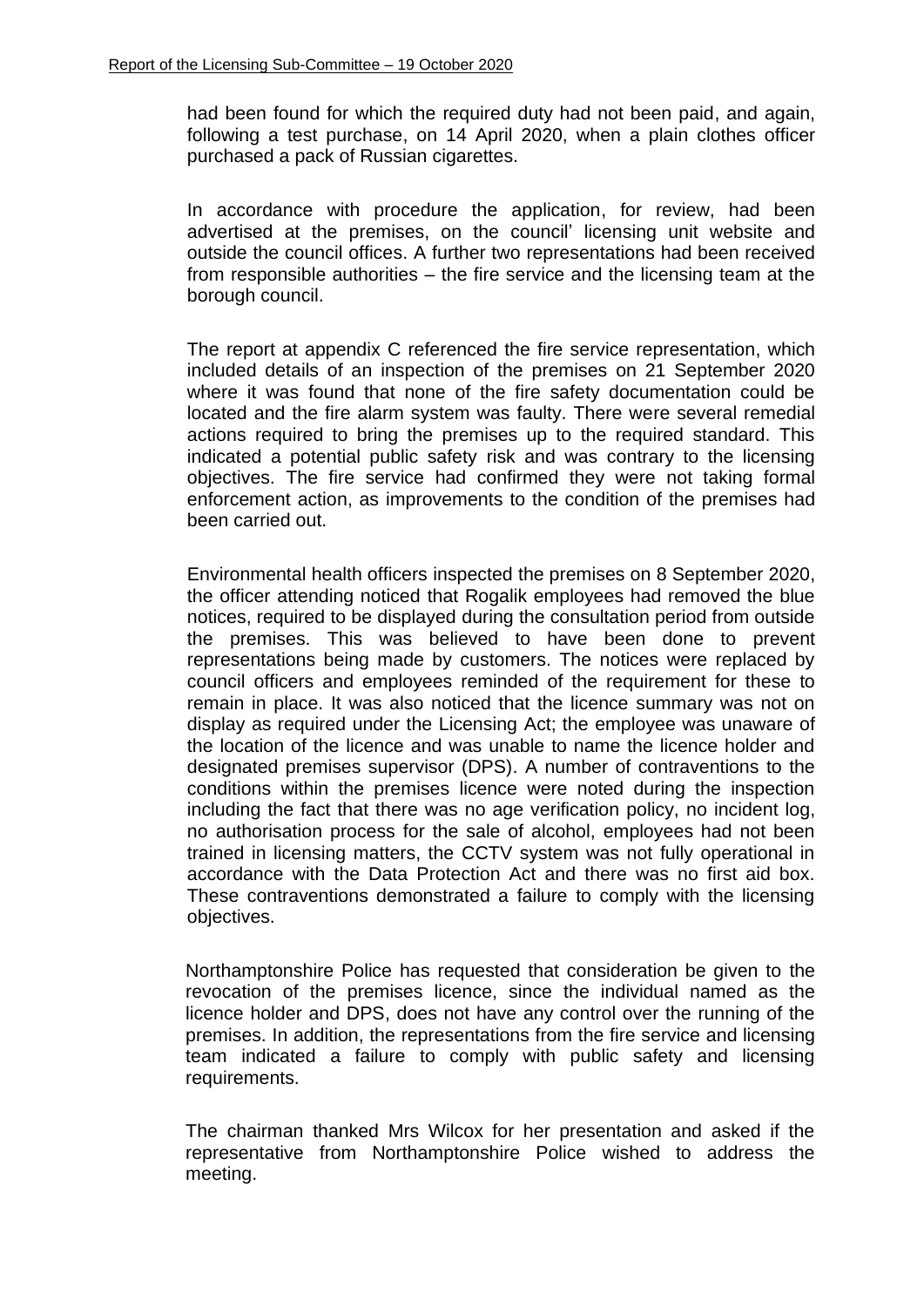Police Constable 113 David Bryan informed the meeting of his findings and the subsequent request for a review of the licence.

He clarified that on 3 March 2020, officers from H M Revenue and Customs, trading standards at Northamptonshire County Council and Northamptonshire Police visited the premises as part of a joint operation on the illegal sale of tobacco products which had not had duty paid on them. At the time of the visit the owner of the premises was present but the premises licence holder and DPS was not.

It was found that to the rear of the property there was a storage hole/hide that could be accessed via a metal door situated on the outer wall of the property, which could be accessed by an alleyway. Officers found varioius tobacco products that had been dropped when the storage compartment had been cleared. It was also found that one of the shop keys fitted the lock on the metal door. Appendix A to the report gave further details of what was found. On 14 April during a 'test purchase' a police officer in plain clothes had purchased a packet of Russian labelled cigarettes for £3.50.

Northamptonshire Police wrote to the premises licence holder and DPS detailing the visits in March and April. The DPS responded stating he had sold the business and was not the landlord of the property at 51 Midland Road, he explained that he had offered to remain as the premises licence holder and DPS as the owner did not have a personal licence. He also said that he had nothing to do with the business and was not involved in the day to day running, although he did say that a member of staff had been sacked.

PC Bryan advised that the licence needed to be transferred to the new owner who would have to become the DPS. No transfer request had been received.

The chairman thanked PC Bryan for his presentation and asked Mr O'Donnell if he wished to inform the sub-committee of the findings of the licensing officers.

Mr O'Donnell confirmed that two of his licensing colleagues, Mr Pettitt and Ms Smith had attended the premises on 9 September 2020 to carry out a licensing inspection as further detailed in the witness statement attached at Appendix D. The employee on duty confirmed that she had removed the 'blue notices' on 1 September, there was no explanation of why she had done this, and she subsequently handed them to the licensing officer. The manager of the premises Mr Ali attended the premises and said he had taken the notices down as he did not want customers to make representations. There was no licence on display, and no age verification policy. The CCTV was not working properly, staff had received no training and there was no first aid box on site. The operation of the business did not comply with the licensing objectives. A repeat visit on 14 October indicated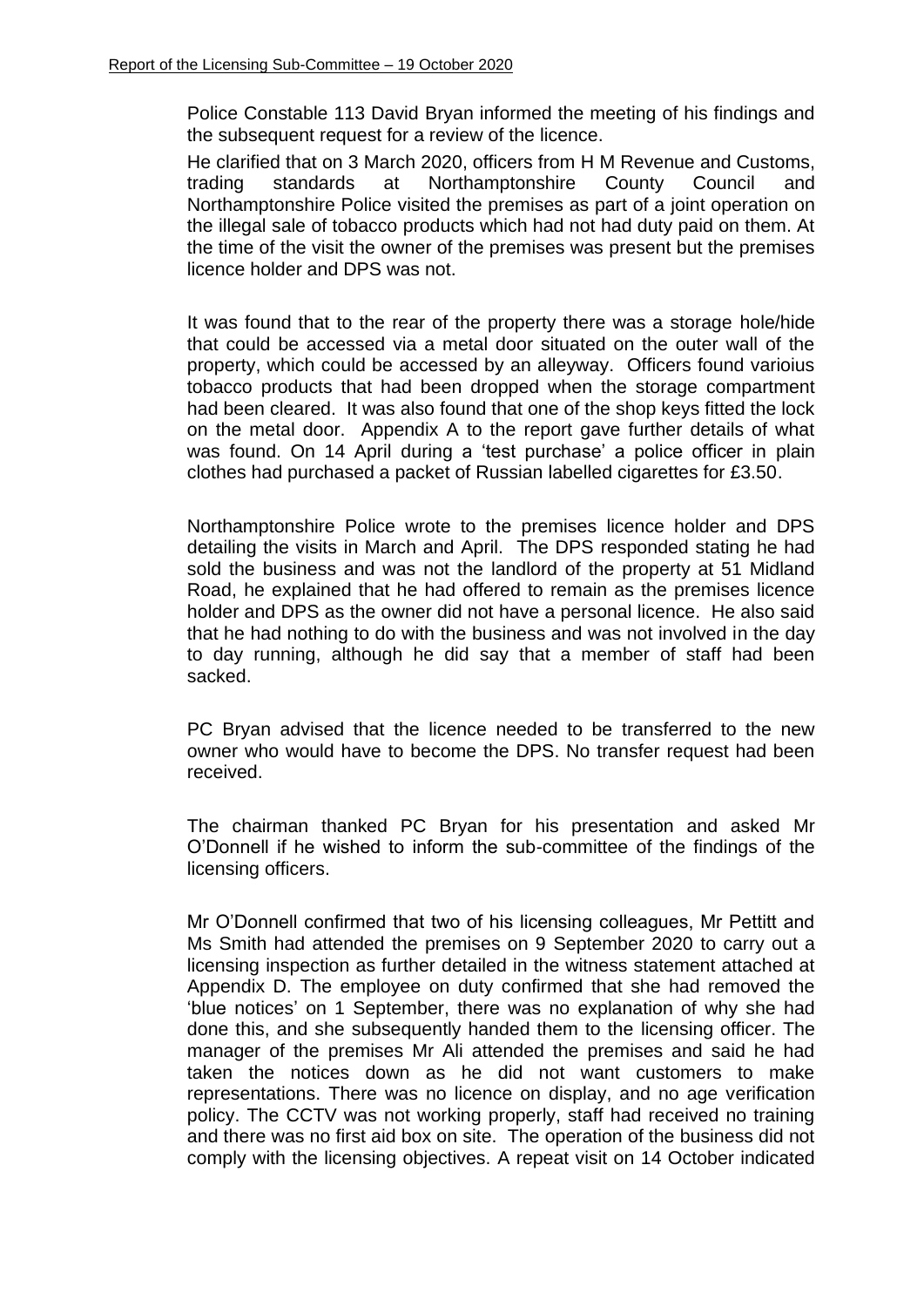that some of the issues had been dealt with

The chairman asked the licensed premises holder if he wished to speak.

The licence holder and DPS, Mr Tanna, addressed the meeting and confirmed that he considered that all the issues raised had now been addressed and that he had personally arranged for all signage to be put up and staff had been trained about the licensing objectives to ensure that they complied with age limits for the retail sale of alcohol.

He explained the Mr Poori was not aware of the illegal sale of tobacco products and the manager had subsequently been dismissed from his employment.

Councillors asked Mr Tanna to clarify who owned the premises and whether he knew the importance of being the premises licence holder and DPS?

Mr Tanna confirmed that he did understand that this was very important and that he had continued in these positions as he was a good friend of Mr Poori, who had bought the premises on 15 November 2019 and he wished to support him.

Members questioned Mr Tanna about his understanding of the licensing law, which appeared to be sparse, and the employment of the staff. Mr Tanna could not confirm his understanding of the licensing laws and said he had no control over the employment of staff.

Mr Poori also addressed the meeting and confirmed that Mr Tanna had offered to act as DPS and premises licence holder on his behalf. It was the intention that Mr Poori would apply for these to be transferred to him, but this had been delayed due to Covid-19. He also mooted that he felt the licensing officers had particularly targeted his premises.

Members spoke in relation to this comment and stated that licensing officers would only act if the licensing objectives were not being met. Any comments against licensing officers were unfounded as they would only be doing the job they were tasked to do.

Mr Tanna confirmed that in future the new DPS would attend the premises and would run the shop to make sure that there was full awareness of what was happening to ensure that everything ran properly and professionally in the future. He considered that the manager had let him down badly He felt that Mr Poori needed a second chance.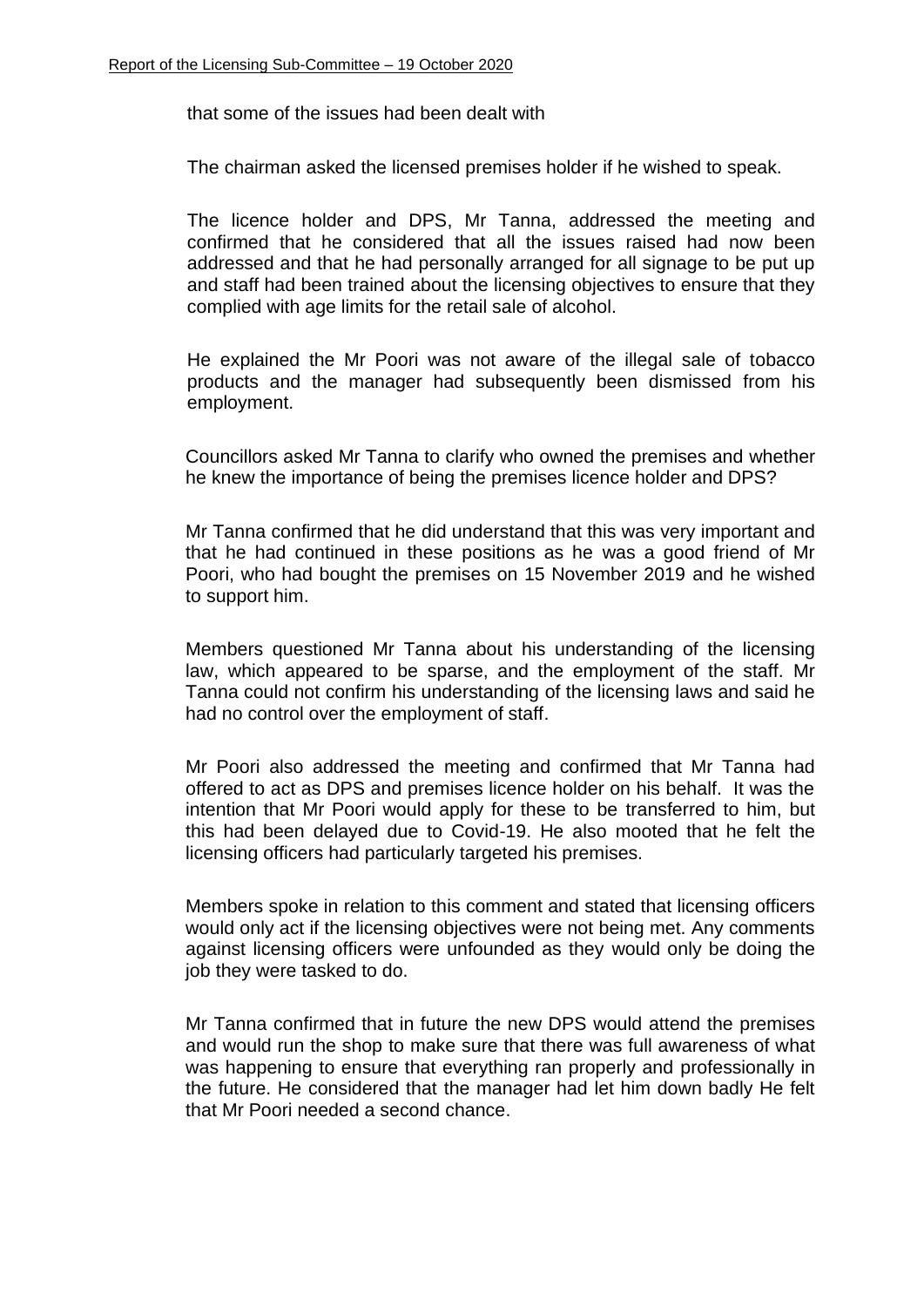The chairman allowed Mr O'Donnell to ask a question of Mr Tanna and Mr Poori over the date that the said employee was dismissed. Mr Poori said it was within a few days of the first incident. Mr O'Donnell then asked why some six weeks later contraband cigarettes were still being sold. The response given to this was that another employee had said that his Mother had returned from Poland with cigarettes which he was illegally selling. No date of the dismissal of the employee was confirmed.

PC Bryan again asked Mr Tanna if he could tell him what the licensing objectives were. Mr Tanna said he did know them but was unable to state what they were when questioned...

PC Bryan also asked what the age verification policy was at Rogalik. Mr Tanna responded to say that if the purchaser looked underage, he would ask for official ID to prove they were over 18. When questioned over what sort of ID was acceptable, he said either a driving licence or another form of ID would be acceptable.

Reference was made to the statement that Mr Poori had received training in retail and the sale of alcohol and clarity was sought on whether this was a certified course. Mr Poori replied that there was no documentation for such training.

The statement of the licensing officer referred to a Mr Sharam Ali, being the manager of the premises, the manager had asked if he knew Mr Poori and he had said that he didn't know him. On pursuing this it appeared that Mr Ali and Mr Poori was in fact the same person.

Mr Tanna was also asked about how frequently he was at the premises. He said he was quite often there at different times sometimes during the day before 2pm and after 4pm, or in the evenings. He now attended more frequently, because of the two incidents, to supervise what was going on, he considered that there had been significant improvements made and the shop was much cleaner, the proper signage had been put up and other changes had been implemented.

Councillors asked Mr Tanna if he had any financial involvement or whether he was getting paid as an adviser. Mr Tanna said he was not financially involved and neither did he get paid. He voluntarily advised Mr Poori as a close friend.

There being no further questions from councilors the chairman invited Mrs Wilcox to address the meeting.

Mrs Wilcox raised one point with Mr Tanna, as to whether he thought he had complied with the licensing objectives and conditions. Mr Tanna responded to say that he was now compliant with the objectives but had not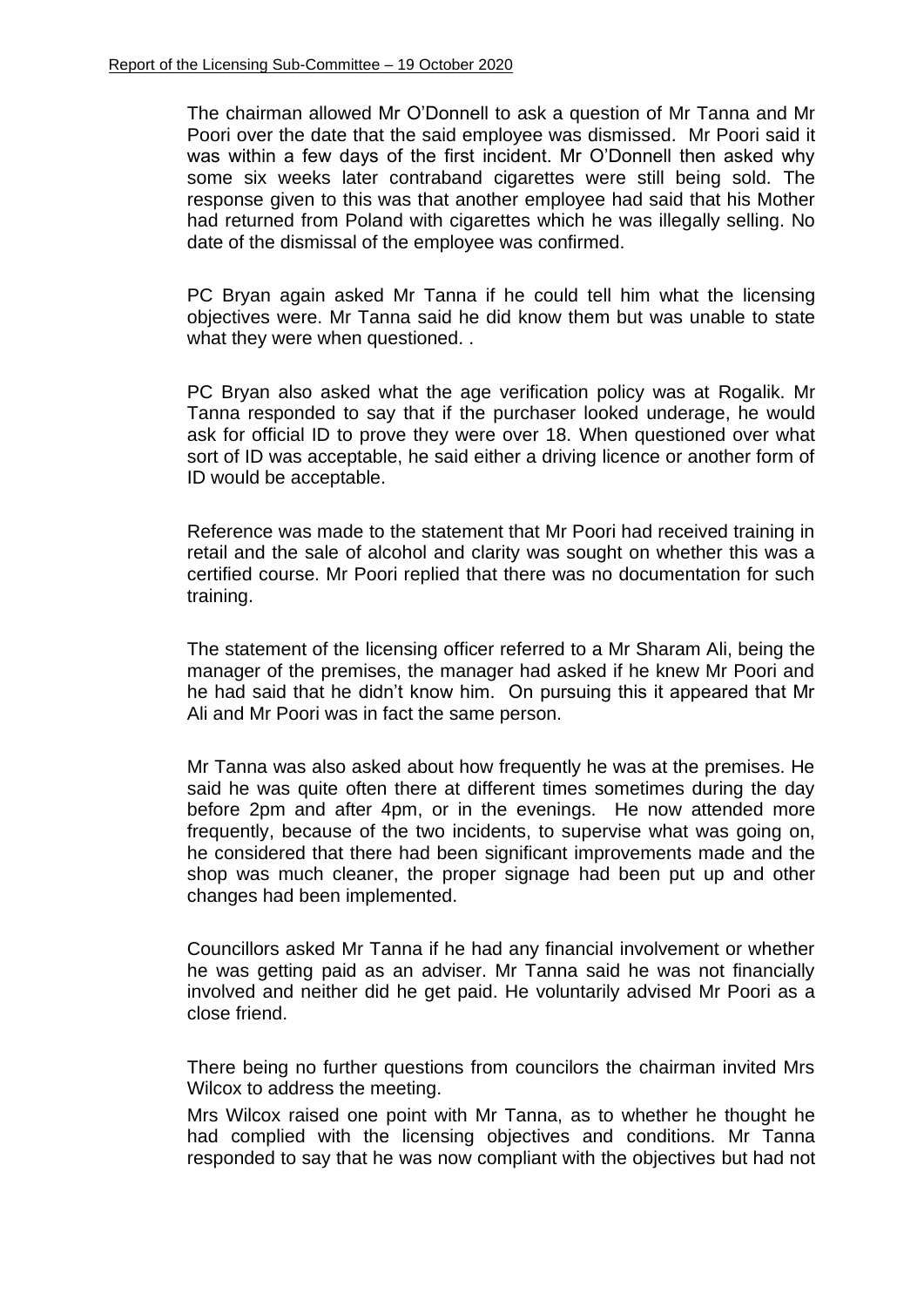originally been so.

The chairman thanked everyone for the good discussion and asked those present if they considered they had received a fair hearing.

Mr Tanna, Mr Poori and PC Bryan confirmed that the hearing had been a fair and full hearing

The legal adviser informed all present that the meeting would now close to allow the sub-committee to make the decision in private. The decision notice would be forwarded to those concerned within five working days.

The meeting was closed at 3.15pm.

Members met with the legal adviser separately to deliberate. The subcommittee made its unanimous decision.

### **DECISION:**

**RESOLVED** that the premises licence be revoked.

### **REASONS FOR DECISION:**

The sub-committee took into account the report of the environmental health manager, the representations from the licensing enforcement officer of the Borough Council of Wellingbrough, PC David Bryan of Northamptonshire Police, the premises licence holder and designated premises supervisor Chandrakant Tanna and the tenant of Rogalik, Sharam Poori.

The sub-committee had regard to the following:

Licensing Act 2003; Statement of licensing policy; Section 182 guidance; and the Borough Council of Wellingborough's Licensing Policy.

The reasons for the review was in relation to the failure to promote the licensing objective in relation to the prevention of crime and disorder

The sub-committee took into consideration their obligation to treat the sale and storage of illegal tobacco as a serious criminal activity.

The number of failures to comply with the conditions of the premises licence including the lack of age verification policy, no incident log, no authorisation procedure for the sale of alcohol, the lack of employee training in licensing matters, particularly around the operation of the CCTV system and no first aid box, demonstrated a failure to consider public safety in general.